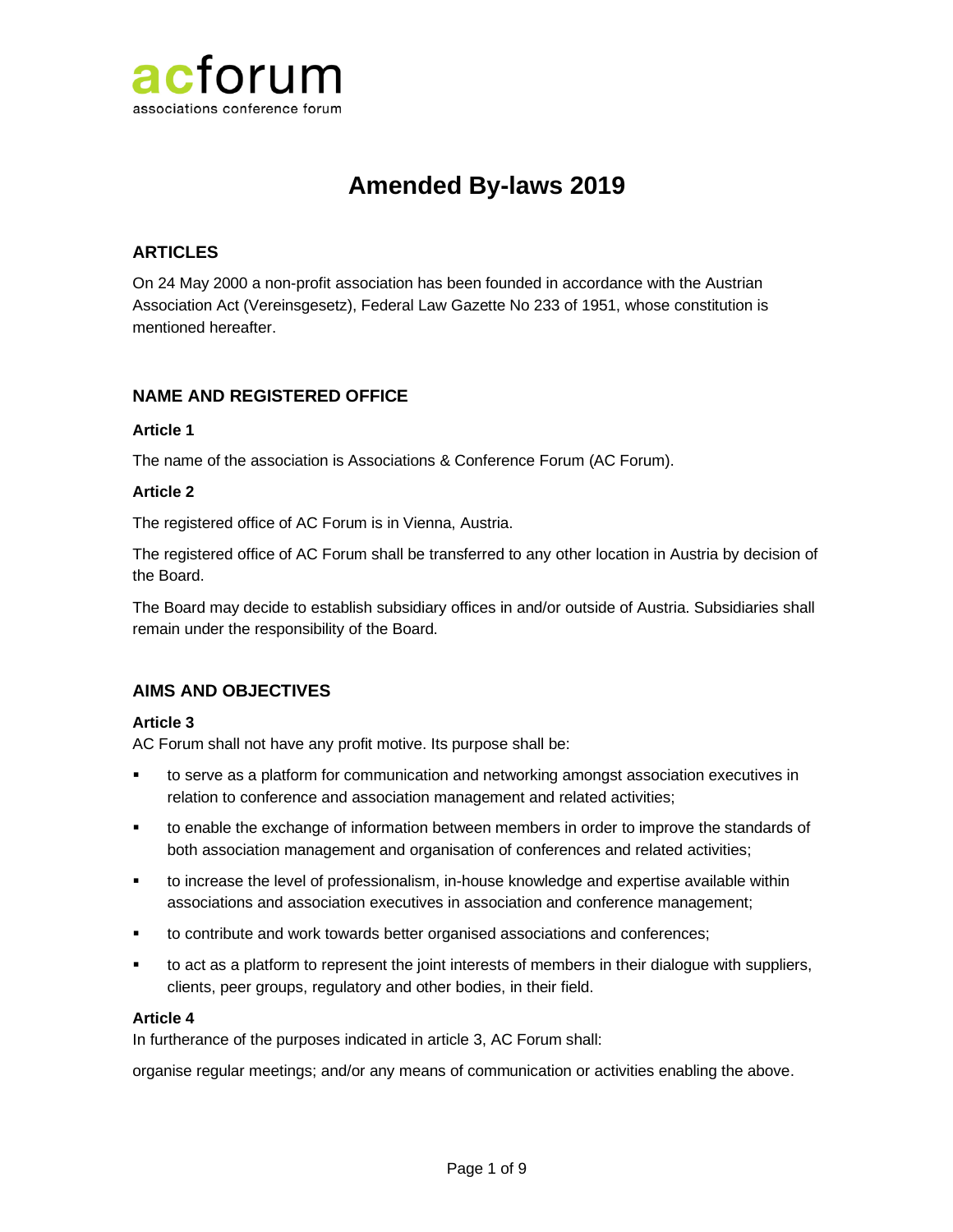

# **MEMBERSHIP CATEGORIES**

### **Article 5**

Membership shall be open to any organisation legally registered as a non-profit association according to the laws of the country in which it is constituted.

#### **Article 6**

AC Forum shall consist of two types of members: full members and provisional members.

#### **Article 6.1**

Full membership shall be open to organisations meeting all of the following criteria:

- **•** the organisation shall be a supranational association representing a particular profession or professional field; it shall not be a trade organisation;
- **•** the organisation shall commit to fully participate in AC Forum activities in Europe through its educational offerings and General Assembly;
- **•** the organisation shall not contract an association or congress management company to manage its organisation; unless this company has been established by the non-profit organisation with the exclusive purpose to serve the aims and objectives of the non-profit organisation according to its article of association;
- **•** the organisation shall organise a conference on a regular basis, e.g. every 2 years with at least 2,000 registered participants;
- **•** the organisation shall have ownership of, and be the initiator of the conference and the programme structure under the executive responsibility of a senior member of staff having substantial responsibility for the day-to-day management of the organisation's conference.

#### **Article 6.2**

Provisional membership shall be open to those organisations that fail to meet all criteria for full membership at the time of application, but have clearly stated the intention to fulfil the criteria for full membership within the next 3 years. Provisional membership shall be granted on an observer basis for a period of 1 year and shall be subject to renewal after such a period. Renewal shall be considered only in cases where sufficient interaction with AC Forum exists, thus making further collaboration useful. Provisional members shall have no voting rights and someone from the organisation shall not be eligible for positions in the Board.

# **APPLICATION FOR MEMBERSHIP**

#### **Article 7**

Organisations applying for full or provisional membership shall provide AC Forum with the completed application form signed by the President or an individual legally authorised to sign. Upon invitation by AC Forum they shall present their organisation during the next General Assembly.

#### **Article 8**

Decisions on membership shall be made by the General Assembly on recommendation by the Board.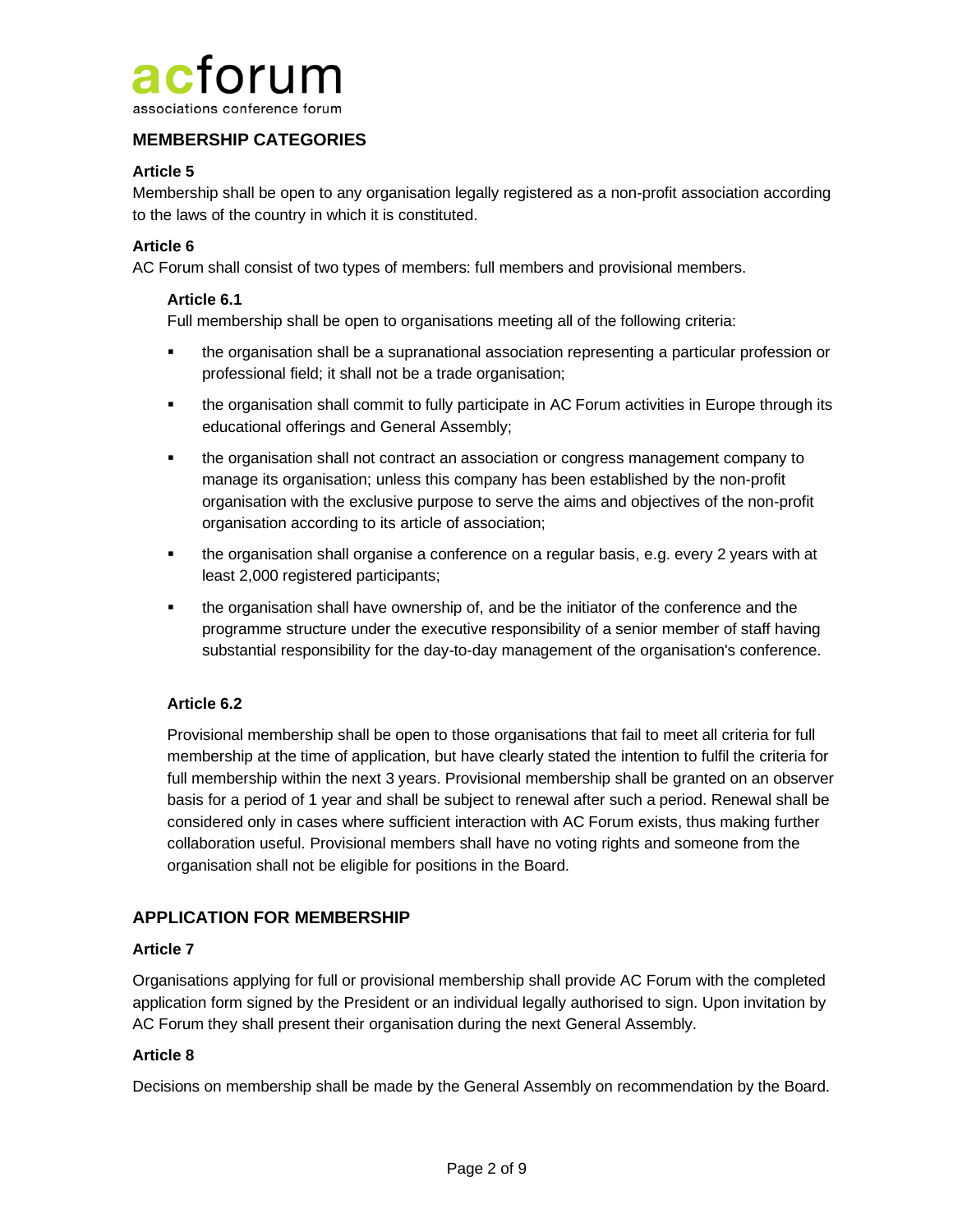

# **RIGHTS AND DUTIES OF MEMBERS**

#### **Article 9**

Members shall be entitled to attend all meetings of AC Forum and to make use of its facilities. Activities of AC Forum shall be open exclusively to salaried and contracted staff working directly for the association who are able to speak on its behalf.

#### **Article 10**

Full member organisations in good standing may:

- participate in all activities of AC Forum;
- present proposals for discussion at General Assemblies;
- have voting rights via a designated voting delegate who is a staff member;
- have a member of staff stand for election to the Board.

#### **Article 11**

Members shall further the interests of AC Forum to the best of their abilities and shall refrain from any action which could damage the reputation and the aims and objectives of AC Forum. Members shall comply with the articles of the By-laws of AC Forum and respect the resolutions of its General Assembly. All members shall pay an annual membership fee determined by the General Assembly.

#### **Article 12**

Members must respect that all discussions within AC Forum are confidential and should not be shared outside of the AC Forum members' circle.

# **TERMINATION AND SUSPENSION OF MEMBERSHIP**

#### **Article 13**

Every member shall have the right to terminate membership in AC Forum at any time by means of a registered letter to be sent to the address of the Secretary General at the registered office not later than 30 September of each calendar year.

#### **Article 14**

Membership shall be terminated in the event of loss of legal capacity of a Member, which shall be deemed to have occurred in the event of insolvency, opening of bankruptcy proceedings, winding-up or deregistration from the respective association / companies' register or if the organisation no longer fulfils the membership criteria according to article 6.1.

#### **Article 15**

The Board may suspend a Member who does not pay membership fees within three months of the invoice being issued. This suspension does not affect the obligation to pay the membership fees due. Failure to pay fees by May of the invoice year will lead to a recommendation to the General Assembly that membership is terminated. Membership may be reinstated on payment. Suspended members no longer have the rights of members.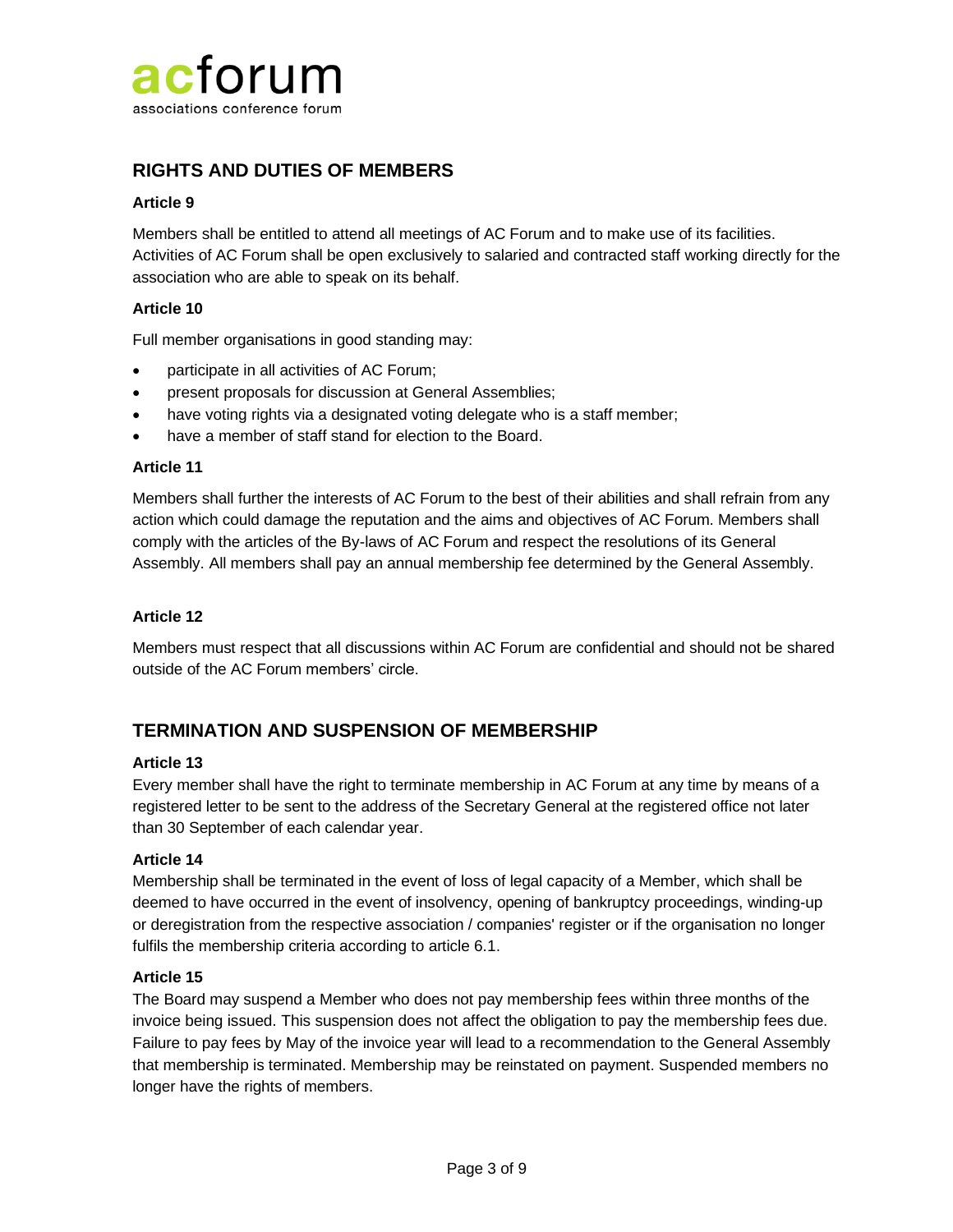

#### **Article 16**

An organisation's membership may be terminated by the General Assembly in cases of gross breach of the duties of a member, dishonourable behaviour or activities incompatible with the standing of, or detrimental to, the AC Forum.

#### **Article 17**

Members shall contribute to the aims of the association by regularly attending the Annual Meeting and General Assembly. Not attending 3 consecutive Annual Meetings and General Assemblies shall be a reason for termination of membership, subject to the decision by the General Assembly.

#### **Article 18**

Members recommended for termination have the right to appeal to the Arbitration Tribunal (Article 21).

#### **Article 19**

The termination of a member shall be declared by the General Assembly with a two-thirds vote of the members present.

#### **Article 20**

Members shall have no rights to the assets of AC Forum in the event of termination or suspension of membership.

# **ARBITRATION TRIBUNAL**

#### **Article 21**

All disputes arising from membership shall be decided by arbitration.

The Arbitration Tribunal shall be composed of five full members appointed by the membership. The Arbitration Tribunal shall render judgment in the presence of all its members by a majority of votes. It shall decide to the best of its knowledge and belief. Its judgments shall be final as far as the internal situation of AC Forum is concerned.

# **GENERAL ASSEMBLY**

#### **Article 22**

The General Assembly shall be the "members' assembly" according to the Austrian Act on Associations 2002 ("Ôsterreichisches Vereinsgesetz").

#### **Article 23**

The General Assembly shall be held at least once every year.

#### **Article 24**

An Extraordinary General Assembly shall be held if:

- it is deemed necessary by the Board; or
- if requested by the ordinary General Assembly; or
- if proposed in writing by at least 10% of the full members.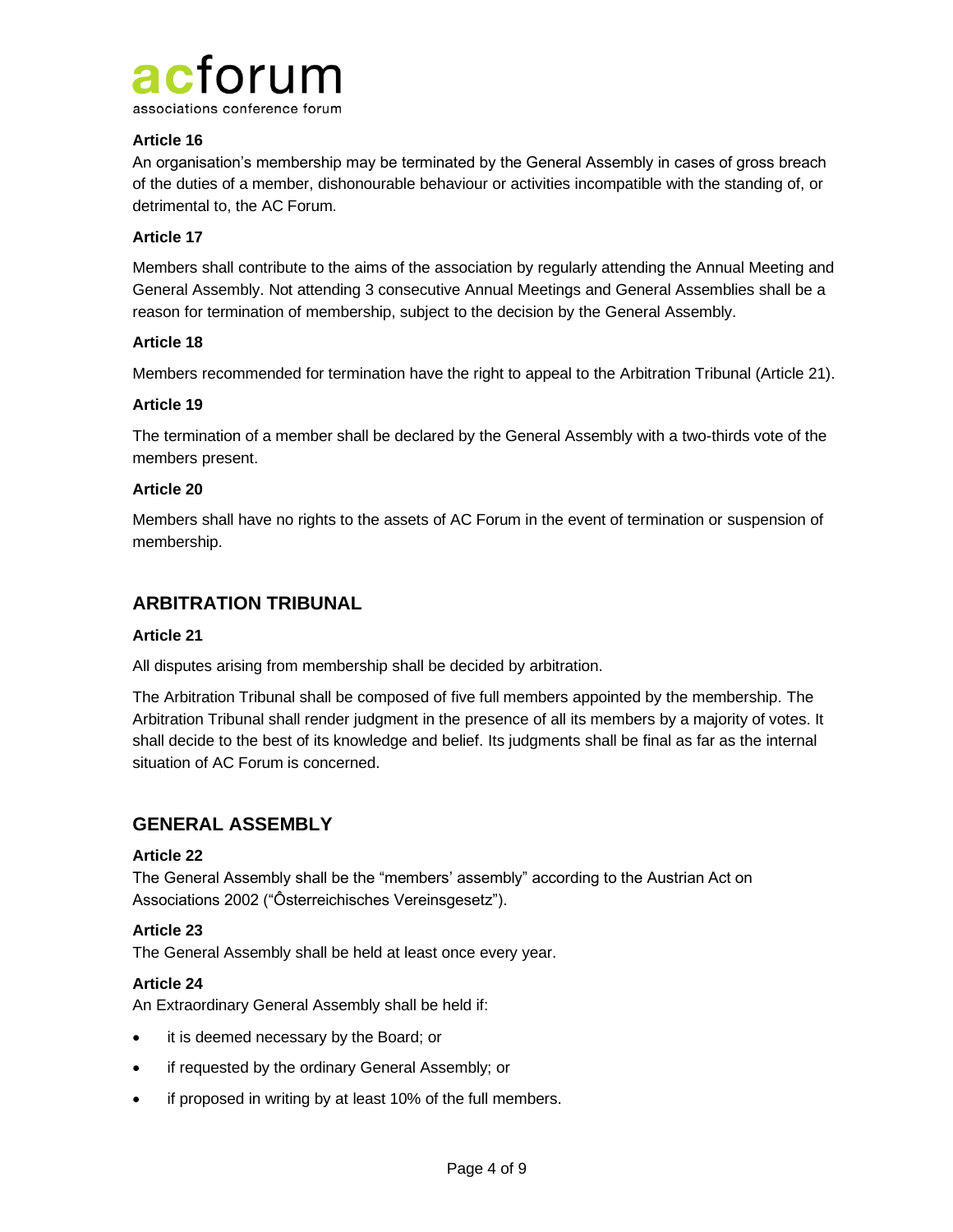

An Extraordinary General Assembly shall be held no later than three months after the notice/request to call for a meeting.

#### **Article 25**

Meetings of AC Forum shall be notified by the President and Secretary General.

#### **Article 26**

All members shall be invited to the General Assembly at least ten weeks before the date of the meeting. The notice shall state the place, date and time of the meeting and the items on the agenda. Meeting papers will be sent to member organisations at least three weeks before the General Assembly.

#### **Article 27**

Motions from member organisations for consideration at a General Assembly must be submitted to the Secretary General no later than 40 days before the date of the General Assembly. Late motions introducing new business will only be considered if time permits and if not it will be remitted to the Board.

#### **Article 28**

All members shall be invited to an Extraordinary General Assembly at least six weeks before the date of the meeting. The notice shall state the place, date and time of the meeting and the items on the agenda.

#### **Article 29**

Only full members in good standing present or represented at the General Assembly shall be permitted to vote. Each full member shall have one vote. Voting by proxy shall be allowed. Any full member present shall hold no more than one proxy. The General Assembly shall have a quorum if half of the full members shall be present or represented.

#### **Article 30**

The President of AC Forum shall chair the General Assembly. In case the President is unable to take the chair, another member of the Board shall chair the meeting.

#### **Article 31**

Elections held and resolutions passed in the General Assembly shall require a majority of votes of full members present or represented. Resolutions to amend the constitution or to dissolve AC Forum shall require a two-thirds majority of the votes of the full members present or represented. In case of a tie the Chair shall have the casting vote.

#### **Article 32**

The General Assembly shall be empowered to:

- a) approve the strategy and determine the policy of AC Forum;
- b) receive the activity report;
- c) approve the financial statements and audited accounts;
- d) approve budget forecasts;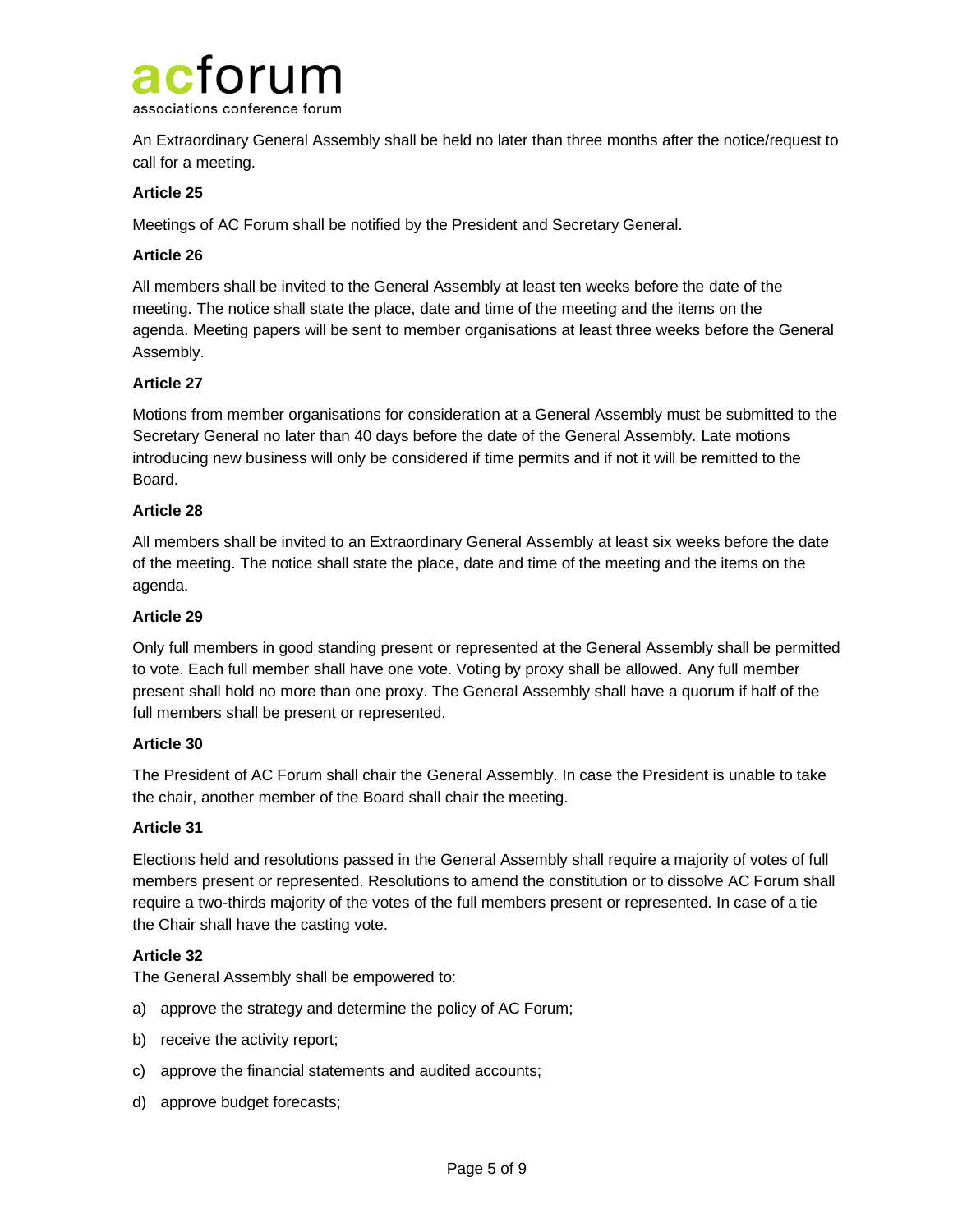

associations conference forum

- e) decide on any issue on the agenda;
- f) elect and dismiss the members of the Board at any time;
- g) determine the membership fees;
- h) decide on membership;
- i) amend the By-Laws;
- j) appoint auditors;
- k) dissolve AC Forum.

#### **Article 33**

Where appropriate for the efficient conduct of business decisions may be made, and elections held, between General Assemblies by written resolution and the use of electronic voting. Such decisions will be included in the agenda for the next General Assembly.

# **BOARD**

#### **Article 34**

The Board shall be composed of at least six members. The number of Board members shall not exceed eight. All members shall be elected by the General Assembly with an absolute majority of full members present. The Board shall be composed of a President, President-Elect, Secretary General, Treasurer, Education Officer, and a maximum of three additional members. Any full member organisation can only have one member of staff holding a position in the Board.

#### **Article 35**

The President and President-Elect shall, on behalf of the Board, publish a call for applications for positions on the Board at least 30 days prior to the General Assembly, or when a vacancy arises and it is sensible to appoint part way through a term of office.

Board positions are open to permanent senior staff members from a full member organisation.

The call for applications shall indicate the number of available positions, as determined by the Board and in accordance with article 34.

#### **Article 36**

Only one Board position may be occupied by an individual from a member organisation that is not headquartered in Europe.

#### **Article 37**

The General Assembly shall elect with an absolute majority of full members present the President-Elect. The President-Elect shall automatically become the President after the current President's term.

In exceptional circumstances if there is no President-Elect, then the General Assembly will elect a President.

The General Assembly shall elect the other Board members.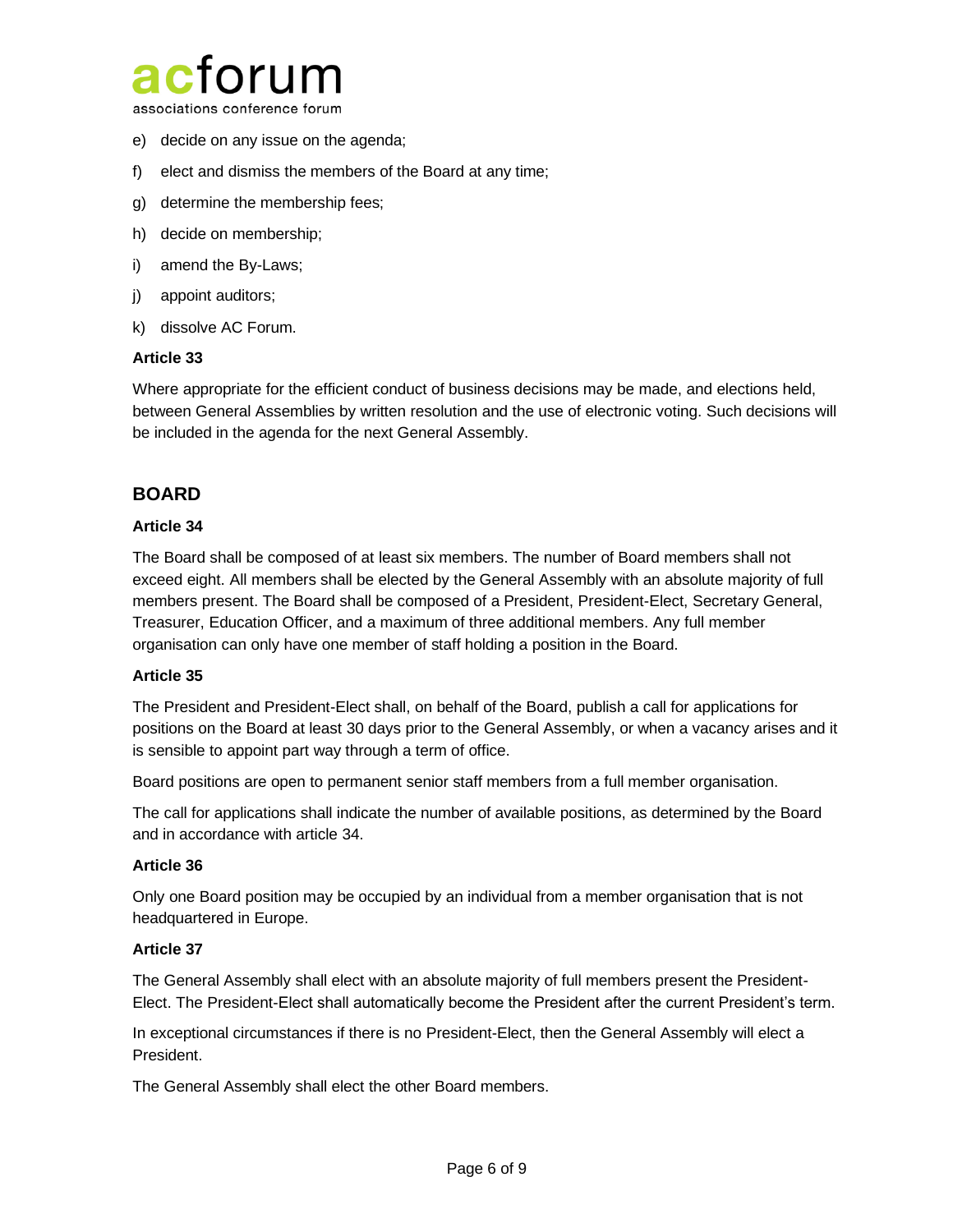

The Board will determine who fills the positions of Treasurer, Secretary General and Education Officer.

#### **Article 38**

The term of office for members of the Board shall be two years. No individual person shall serve more than 8 consecutive years. Elections will be managed to ensure not all terms of office are due to change at the same time.

Members shall be appointed as follows:

- a) The President shall serve for a period of two years after preferably having previously served at least two years on the Board in the role as President-Elect. The President must be from a member organisation based in Europe.
- b) In the event of the President being unable to carry out his/her duties, these shall be assumed by another member of the Board.
- c) The President-Elect shall be elected for a period of two years, after which he or she will become the President automatically. The President-Elect shall preferably have previously served at least two years on the Board.
- d) Board members are elected for a two year period. The Board determines who takes on the roles of Secretary General, Treasurer and Education Officer
- e) Members of the Board wishing to serve for a further term of office must reapply and stand for election.
- f) In the case of the resignation of an elected member, the Board shall have the right to:
	- call for nominations for an election if time permits; or
	- leave the position vacant pending the next round of elections prior to a General Assembly

#### **Article 39**

The President calls the Board meetings and confirms the agenda.

Board meetings are chaired by the President, or, in his/her absence, another member of the Board.

#### **Article 40**

The Board shall form a quorum if at least half of them are present.

The Board shall decide by a majority of votes; in case of a tie the chair shall have the casting vote.

Voting by proxy shall not be allowed.

#### **Article 41**

Members of the Board can at any time submit their resignation in writing to the Secretary General or, in the case of the Secretary General, to the President.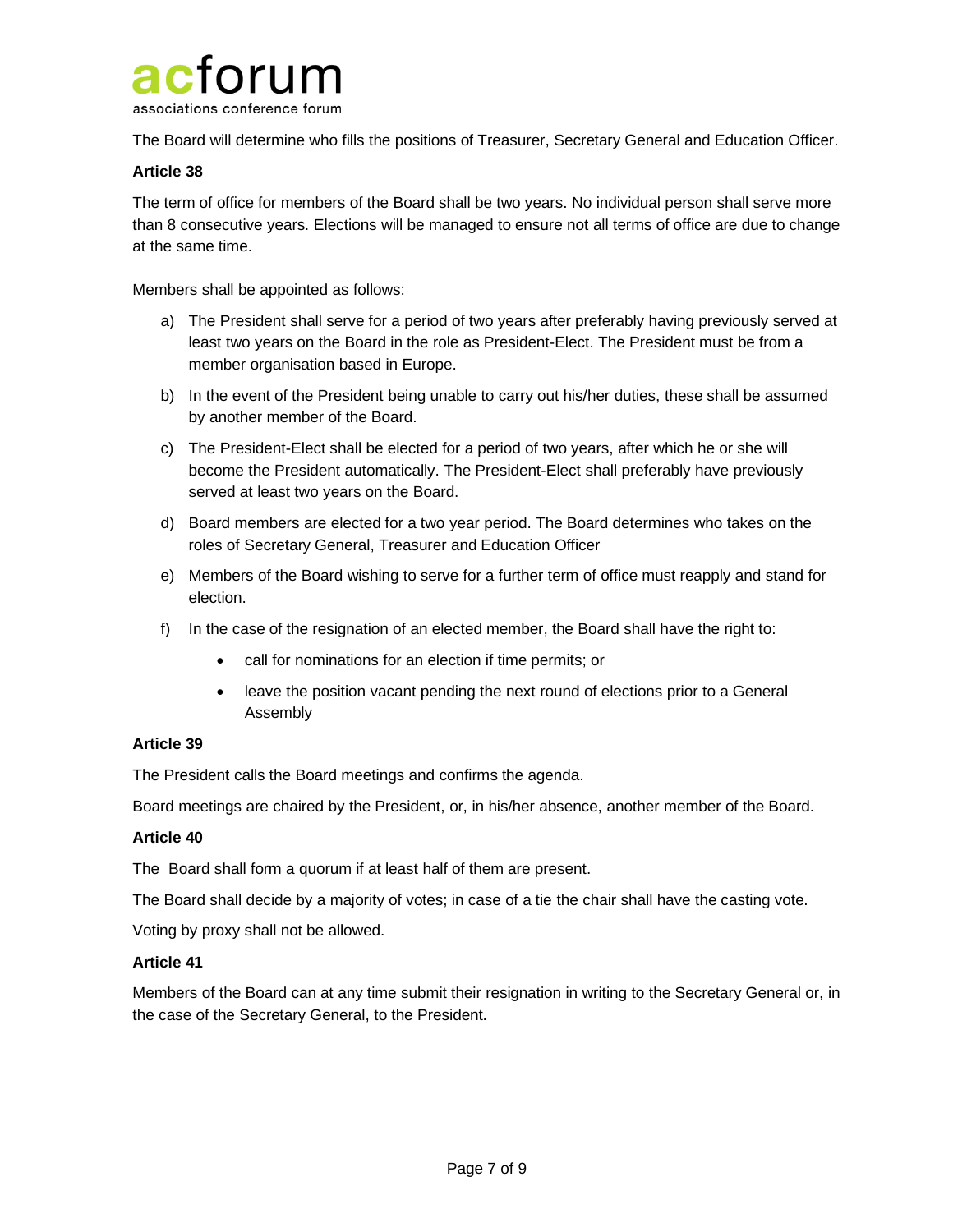

### **Article 42**

The Board shall be responsible for the day-to-day management of AC Forum. It shall perform all functions not allocated to another organ of AC Forum by the By Laws. The Board shall be empowered to:

- a) develop the strategy for AC Forum;
- b) organise regular meetings of the membership;
- c) draft the budget and the report on activities; prepare the annual financial accounts;
- d) prepare the General Assembly;
- e) plan the Annual Meeting;
- f) give notice of General Assemblies and Extraordinary General Assemblies;
- g) administer the assets and financial affairs of AC Forum;
- h) open and administer bank accounts;
- i) manage employees of AC Forum.

#### **Article 43**

The President shall act as the official representative of AC Forum, but may delegate this to another Board member when necessary/appropriate.

#### **Article 44**

The President and Secretary General are authorised to jointly sign written notifications and announcements, and in particular legal instruments, on behalf of AC Forum.

# **FUNDING**

#### **Article 45**

AC Forum shall be funded by membership fees and other sources of income as decided by the General Assembly.

# **DISSOLUTION**

#### **Article 46**

Dissolution of AC Forum shall be agreed by at least two-thirds of the full members in an Extraordinary General Assembly that requires a quorum of 50% of the membership convened for this purpose.

#### **Article 47**

In case of dissolution, the Extraordinary General Assembly shall appoint a liquidator. The last Board of AC Forum shall inform the competent authorities in writing of the dissolution and it is obliged to announce, in accordance with article 28 of the "Vereinsgesetz" (law on associations), the dissolution in